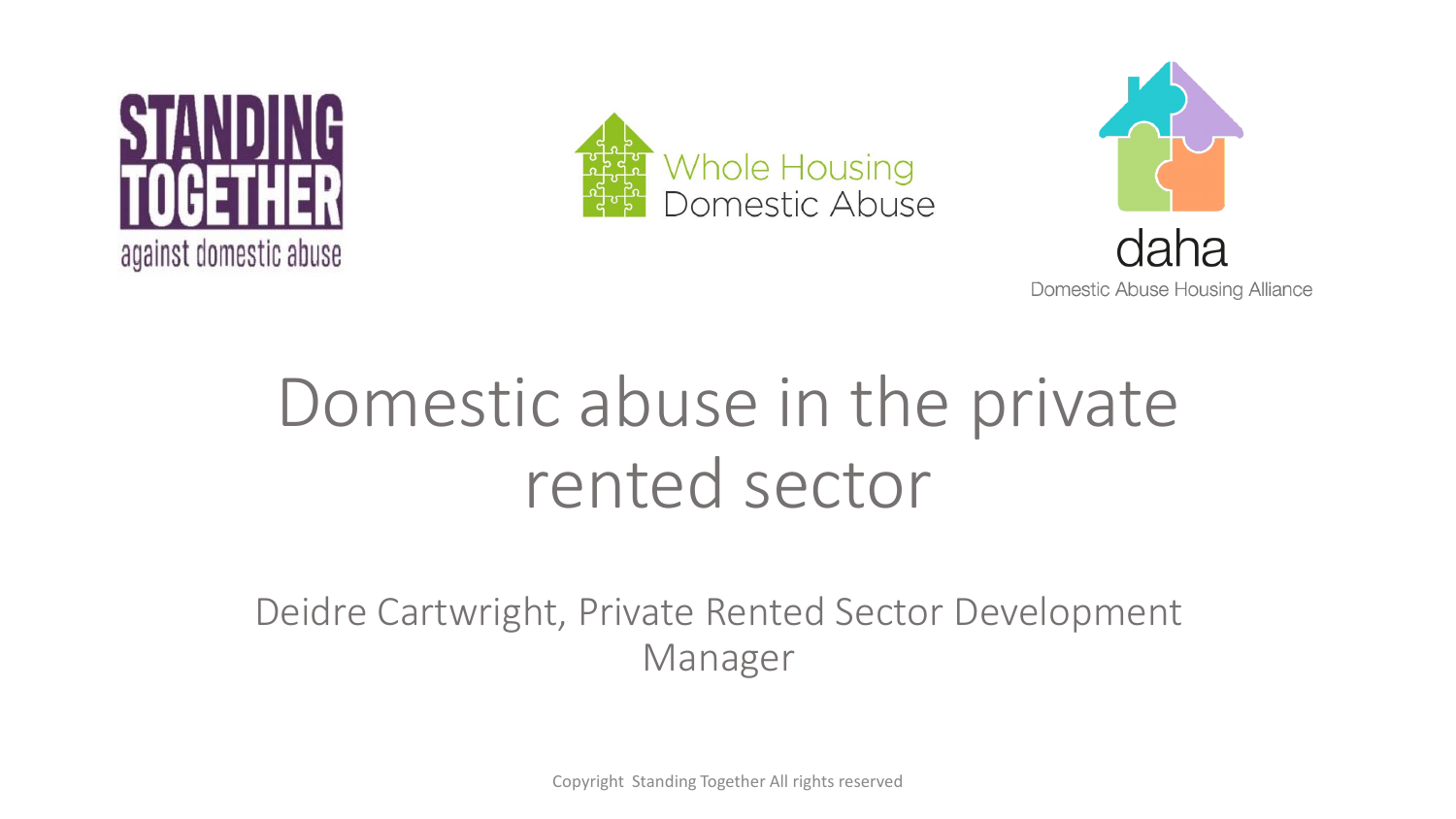

We are a national charity bringing communities together to end domestic abuse.

Our aim is to support organisations to work in partnership to identify and respond effectively to domestic abuse to ensure survivors receive the best possible support to live free from abuse.

These agencies include the police, criminal justice partners, housing associations, local authorities, social services, healthcare workers, faith communities and charities.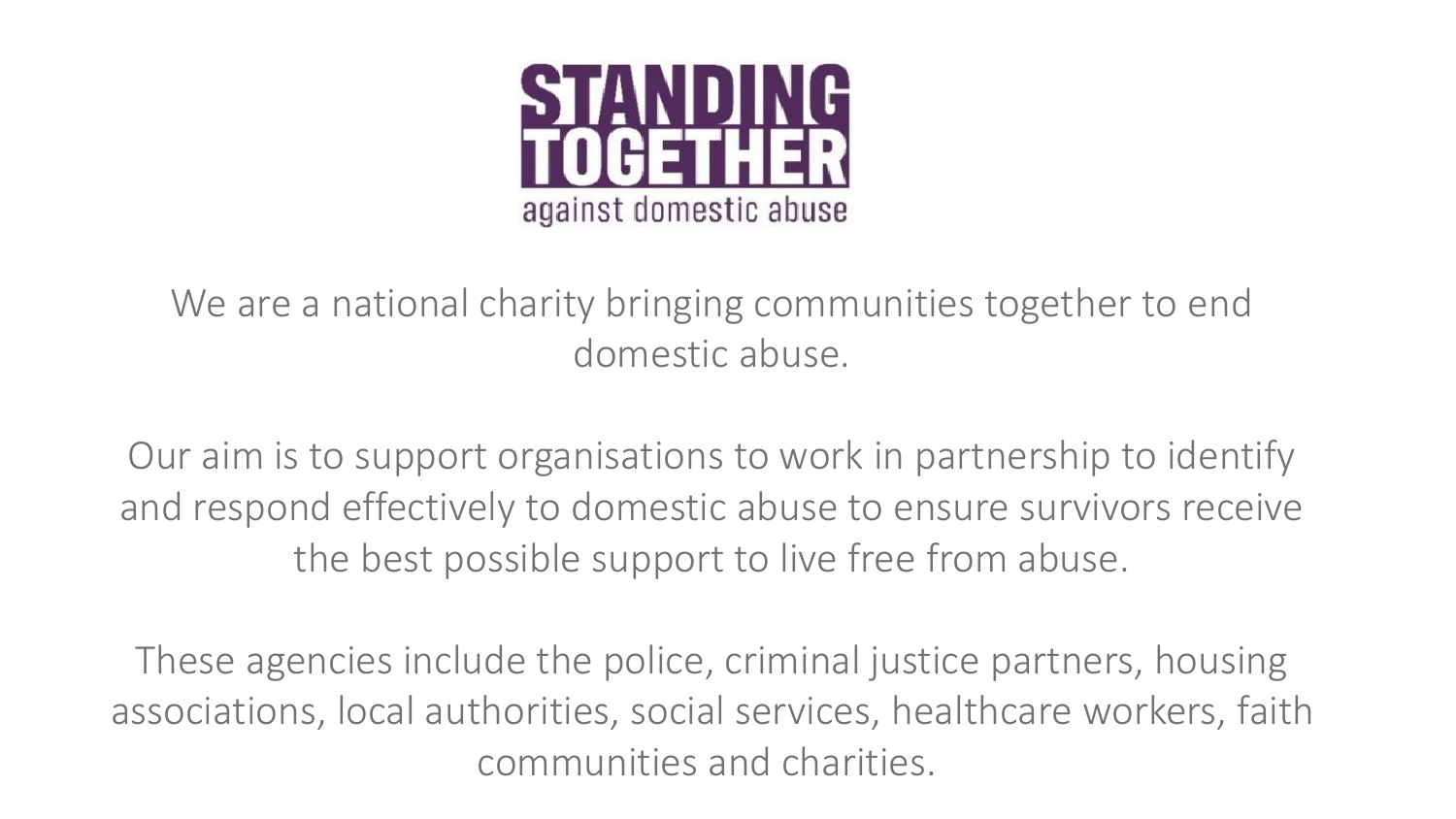

Domestic Abuse Housing Alliance

Co-founded in 2014 as a partnership between Standing Together Against Domestic Abuse, Peabody and Gentoo Housing Associations.

We are a national initiative to improve the housing sector's response to domestic abuse, which includes an accreditation process for housing providers (local authorities, housing associations, homeless services).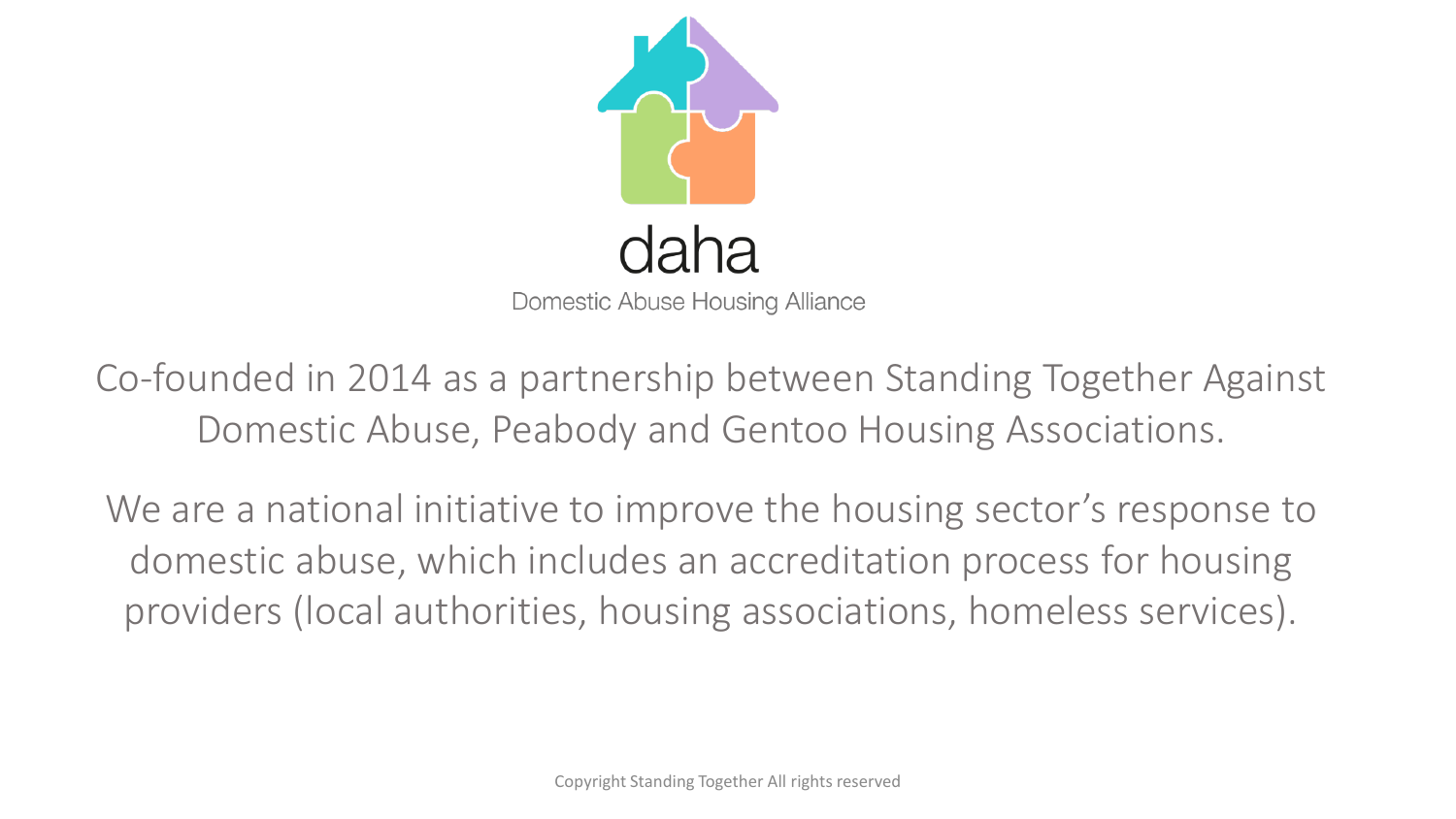

The Whole Housing Approach endeavours to improve the housing options and outcomes for people experiencing domestic abuse so that they can achieve stable housing, live safely and overcome the abuse and its harmful impacts.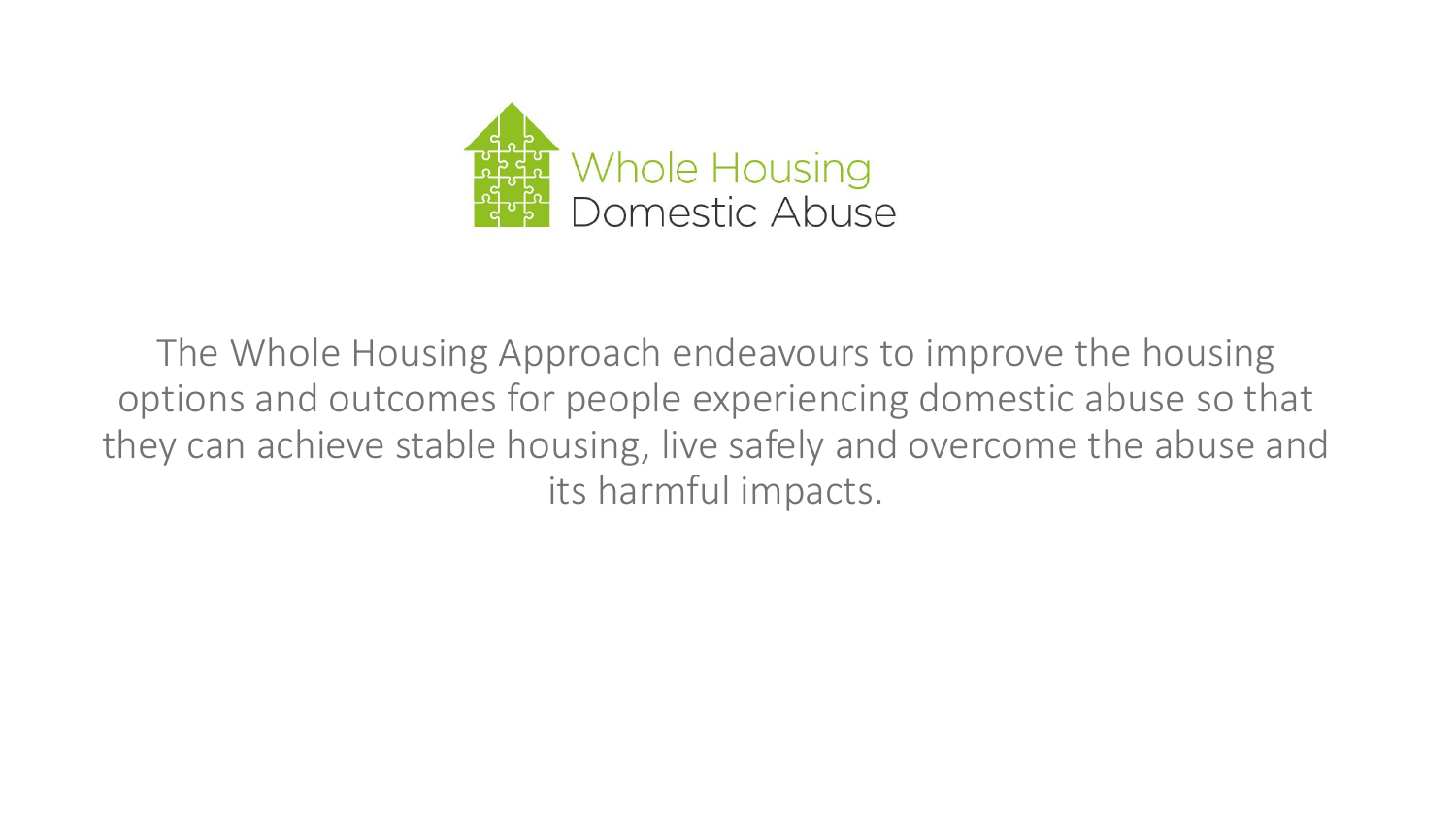

#### Our Mission

Improve access to safe and stable housing across all tenure types

Ensure access to a range of housing options and initiatives to give choices for people experiencing domestic abuse to relocate or remain in their existing home.

#### Our Aims

- Create earlier identification and intervention for survivors of domestic abuse
- Reduce the number of people made homeless as a result of domestic abuse
- Increase tenancy sustainment options so that people experiencing domestic abuse can remain safely in their home when it is their choice.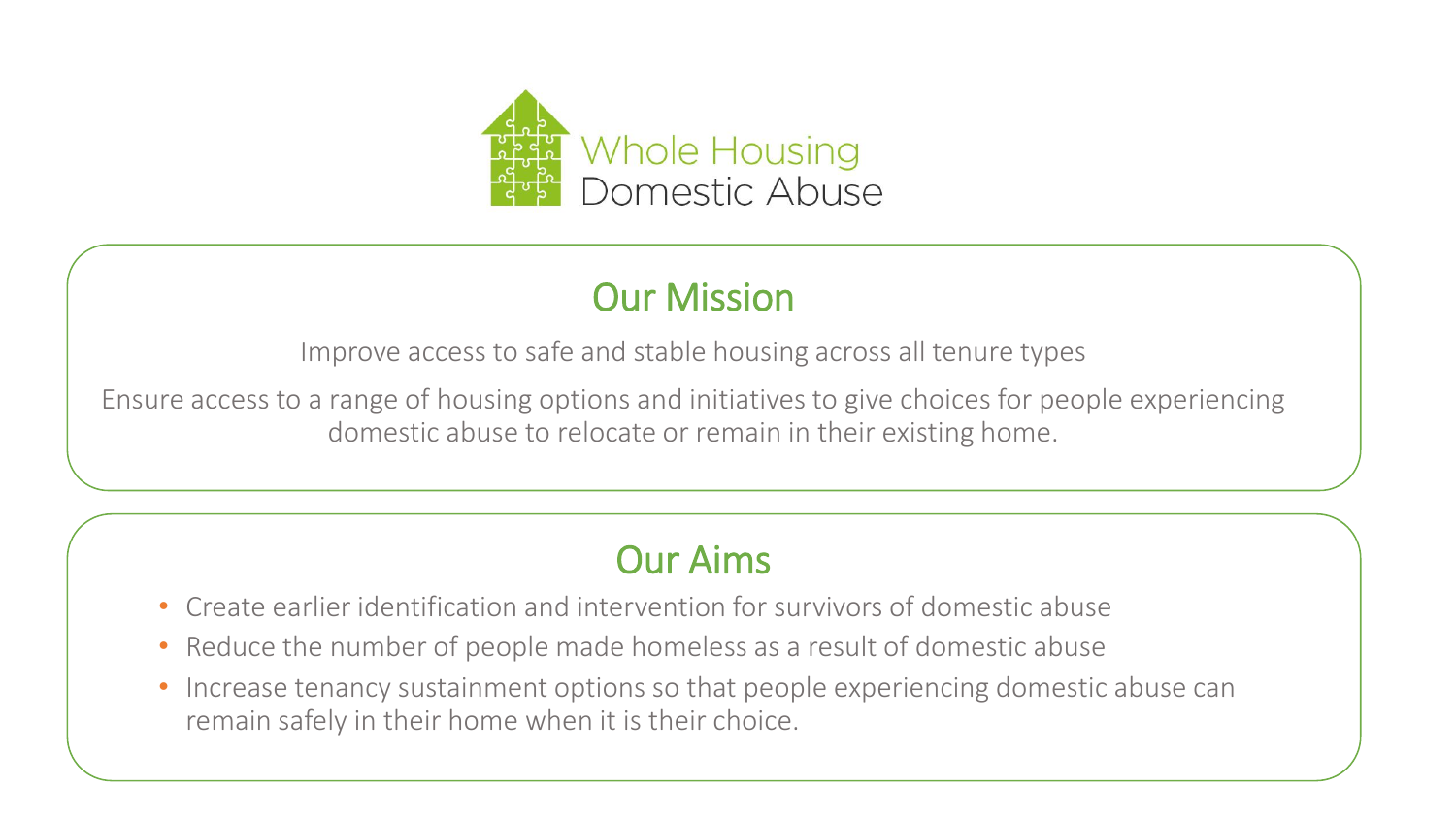#### The WHA approach includes 12 components



Whole Housing<br>Domestic Abuse ᢧᡫᡫᡃ<br>ᢪᢧᡶᢩᡘ ילי<br>הלי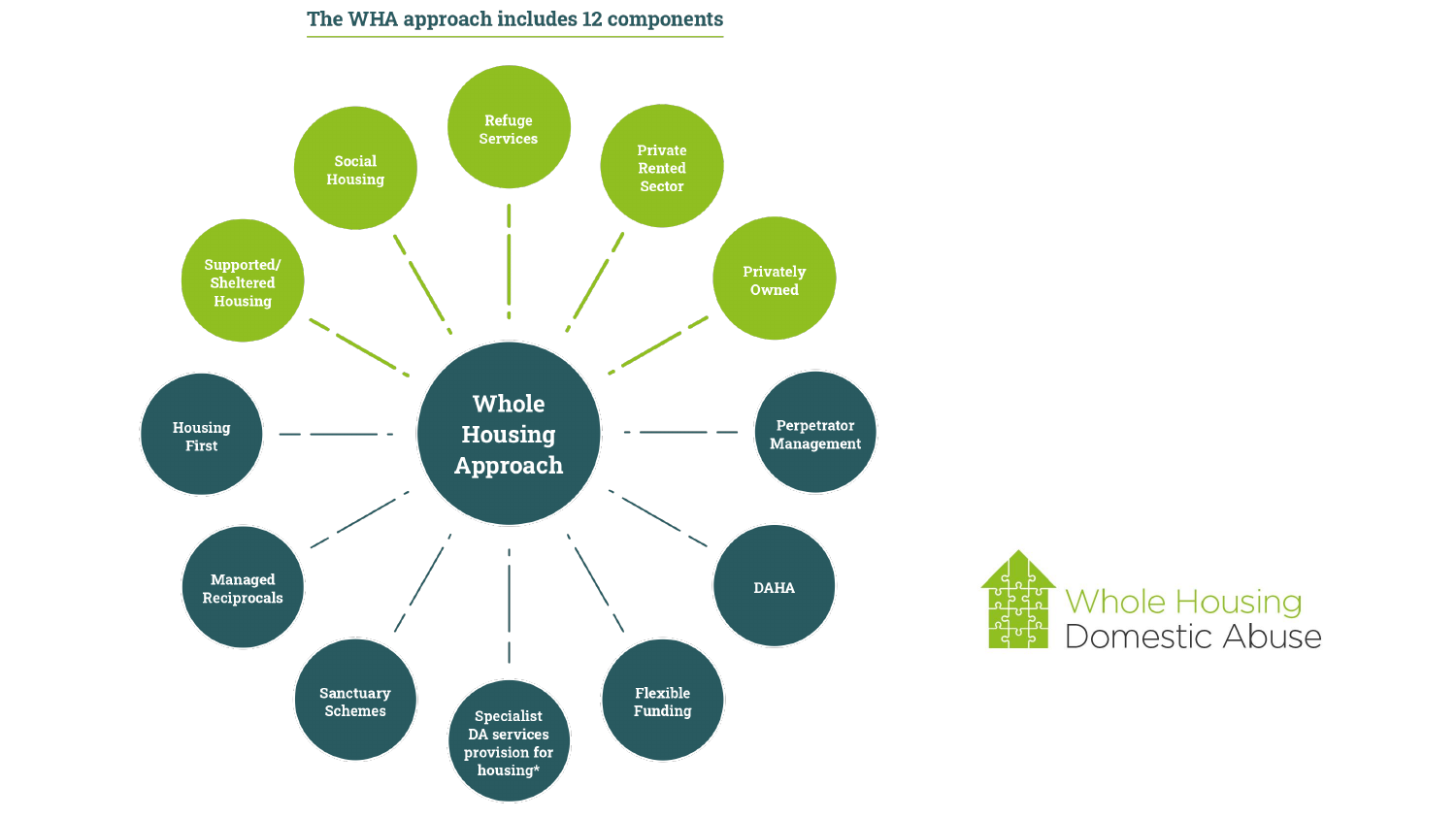### Why is home the most dangerous place?

- Domestic abuse thrives because it happens behind closed doors
- Perpetrators are most likely to harm and kill while in the home
- Perpetrators' abuse is the leading cause of homelessness amongst women.
- Perpetrators use a shared home as a form of economic abuse and coercive control
- Housing is one of the key barriers to survivors becoming safe.

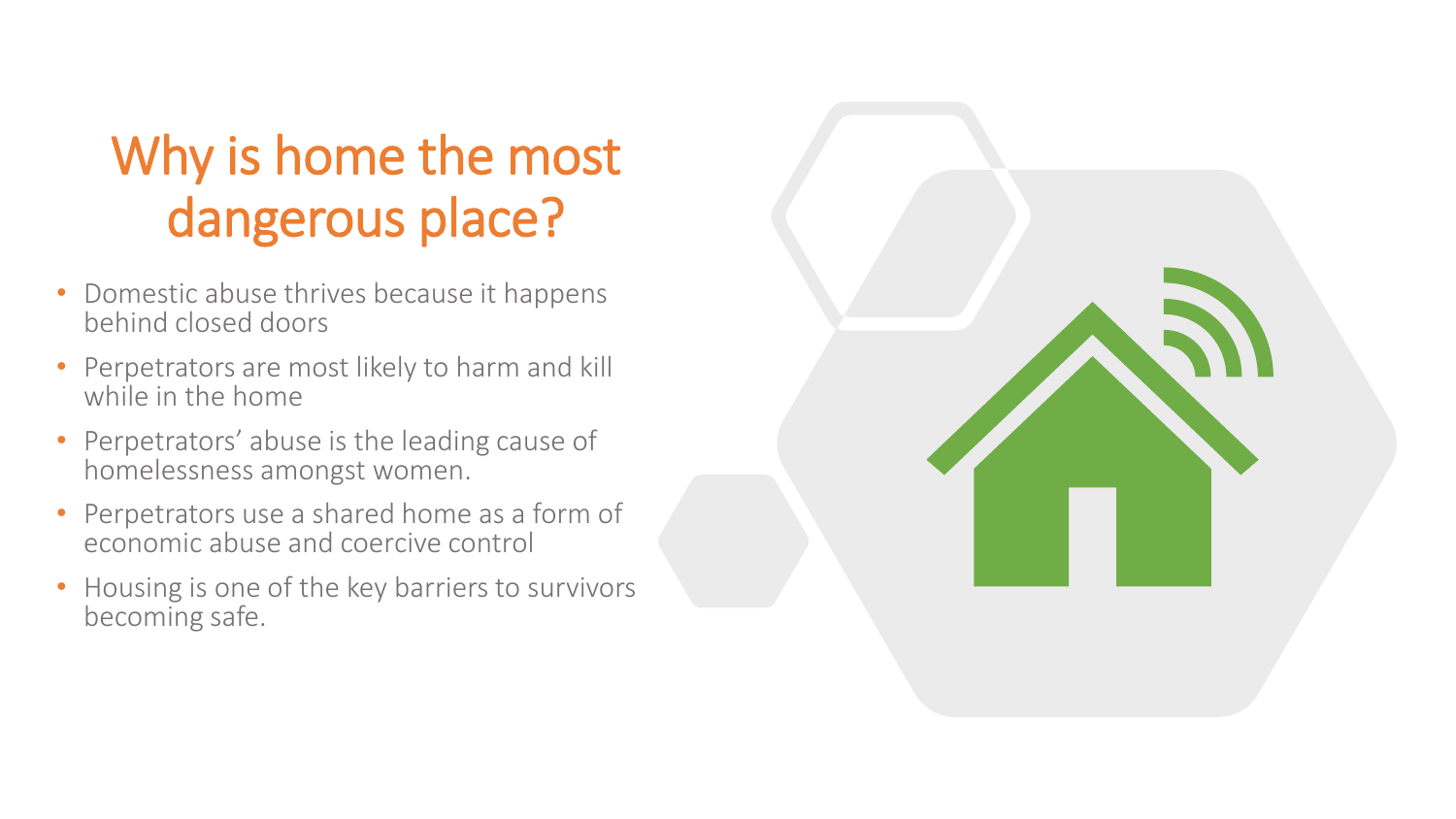

# 'Why doesn't she leave?' or 'Why does he do it?'

Copyright Standing Together All rights reserved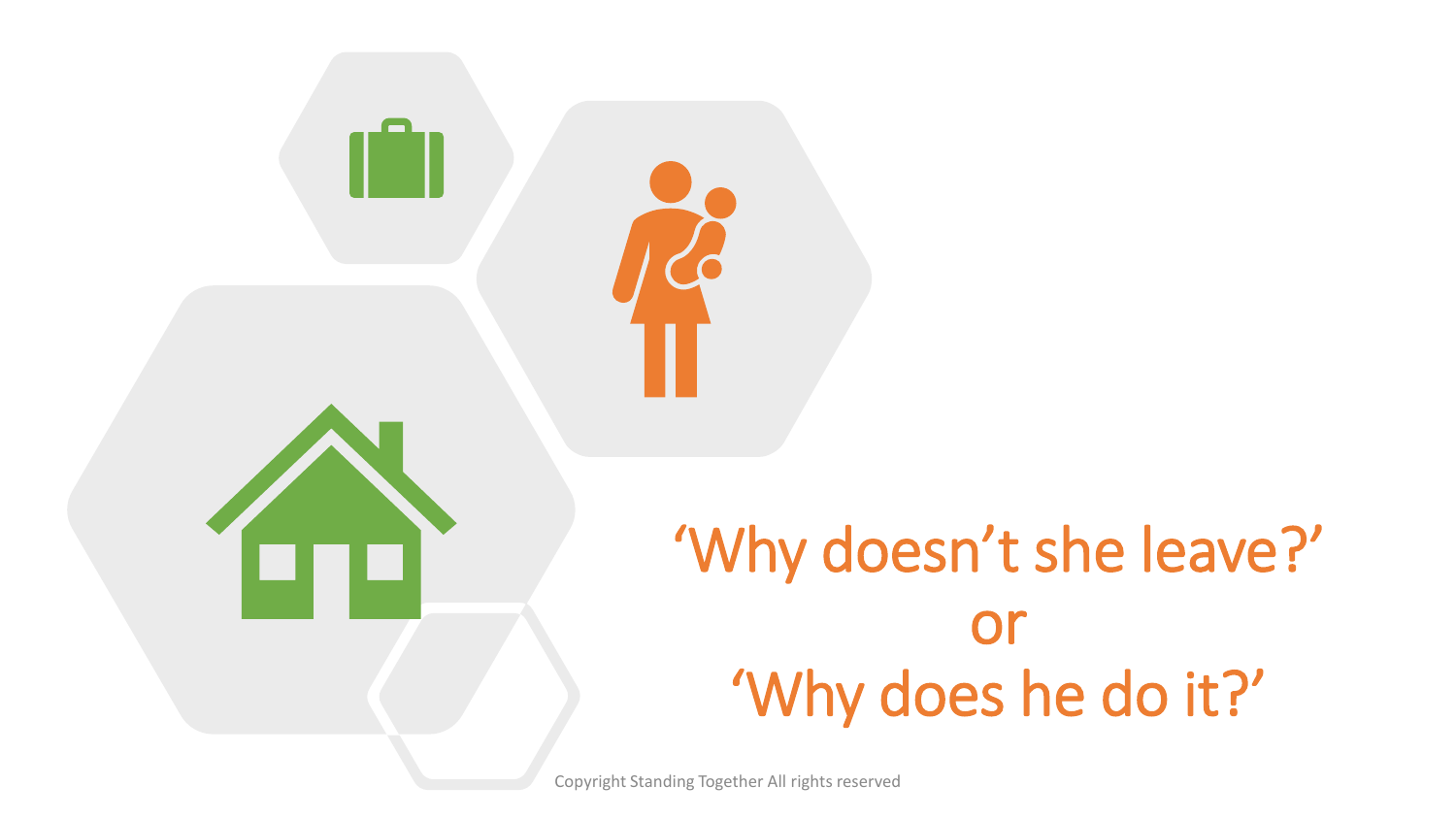What about survivors living in privately rented homes?

To date, the needs of survivors living in the PRS have not been included in the housing response to domestic abuse. Yet:

- 19% of all households live in the private rented sector. This includes:
- 708,986 survivors, which accounts for nearly 30% of all prevalence of domestic abuse.
- Survivors living in the PRS face unique and significant risks and barriers to safety and housing security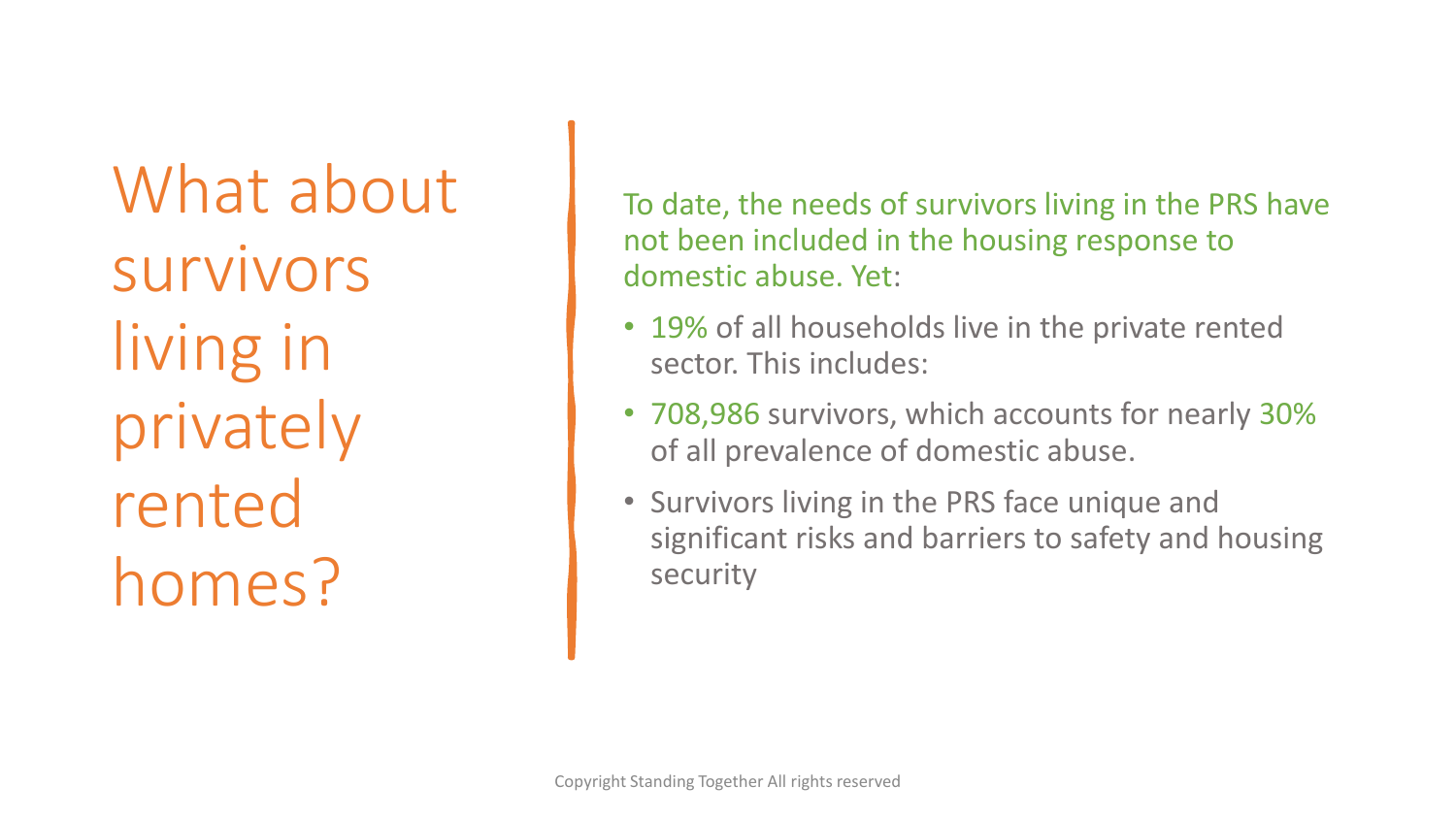What are the unique experiences of survivors living in the PRS?

- A dependence on permission from landlords/letting agents
- Unaffordable rent and limited access to benefits
- Economic abuse through rent arrears, damages and benefits
- Forced eviction and notice to quit.
- Forced to maintain joint tenancies with the perpetrator
- Lack of access to home safety measures
- Costly, inaccessible and longwinded legal journeys to safety and housing security.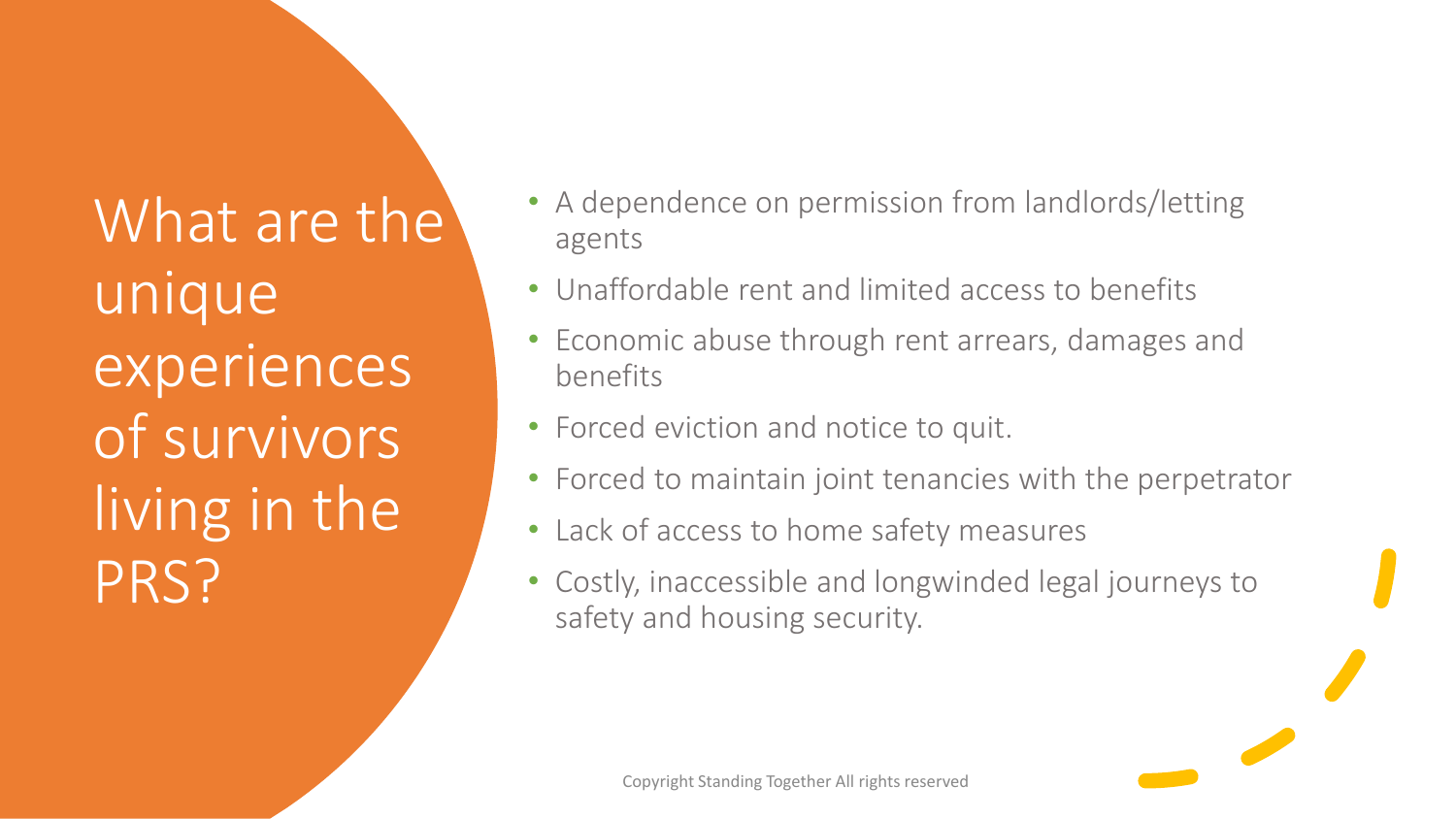## What do survivors in the PRS say they need?

- Supportive landlords and letting agents
- Accessible and affordable legal remedies
- Affordable rent and support to overcome debt, including rent arrears and damages.
- Recognition of economic abuse through housing
- More security options in the home
- Information and advice about housing rights and options





Copyright Standing Together All rights reserved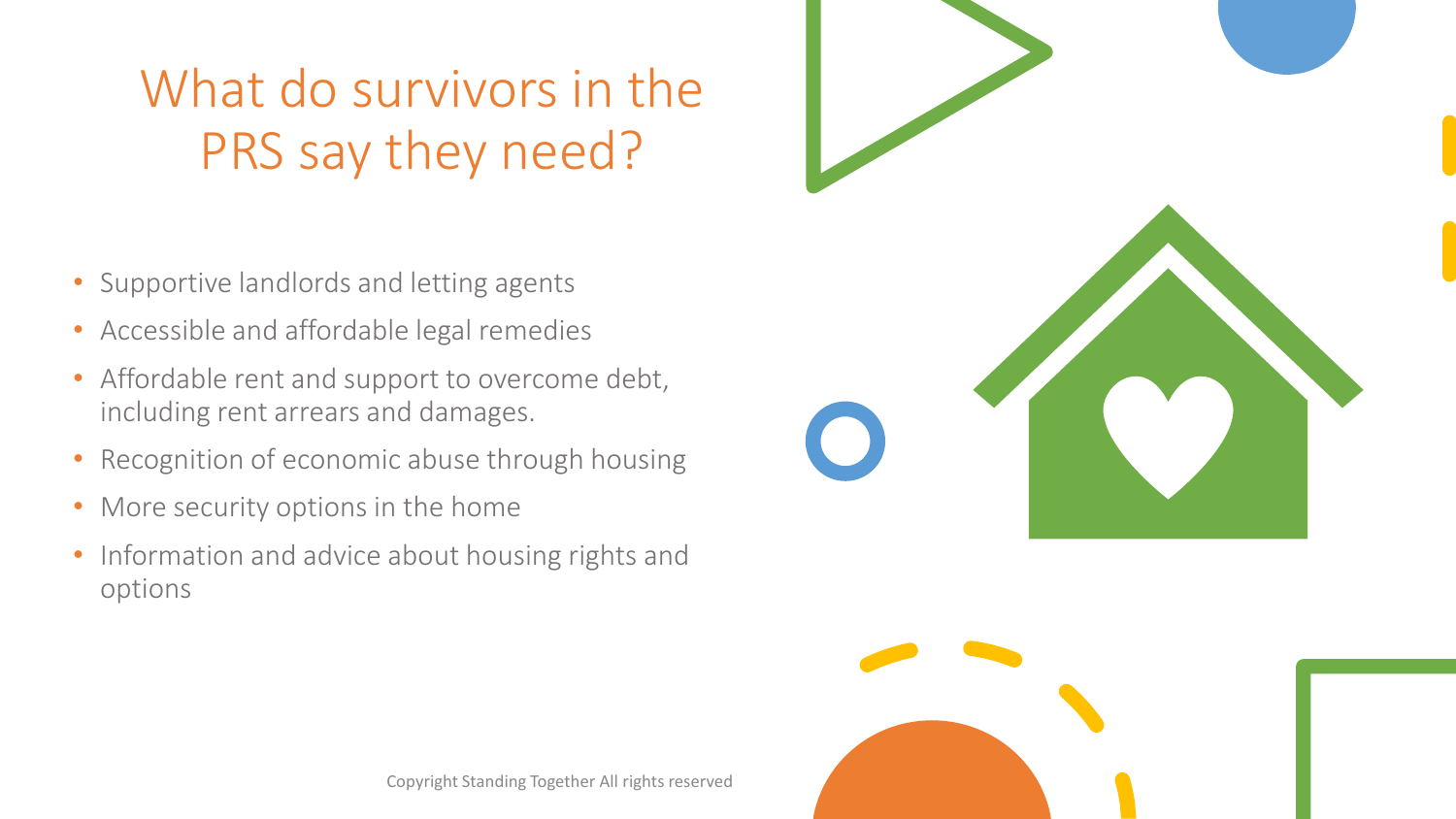Copyright Standing Together All rights reserved

#### What is the Whole Housing Approach doing to support survivors in the PRS?

- Influencing legislative change nationally
- Awareness raising and support for letting agents and landlords
- Empowering survivors and specialist support workers to advocate for housing rights and options
- Working creatively through local authority housing and domestic abuse strategies
- Campaigning for local areas to embed a variety of housing support options for survivors in any tenure type.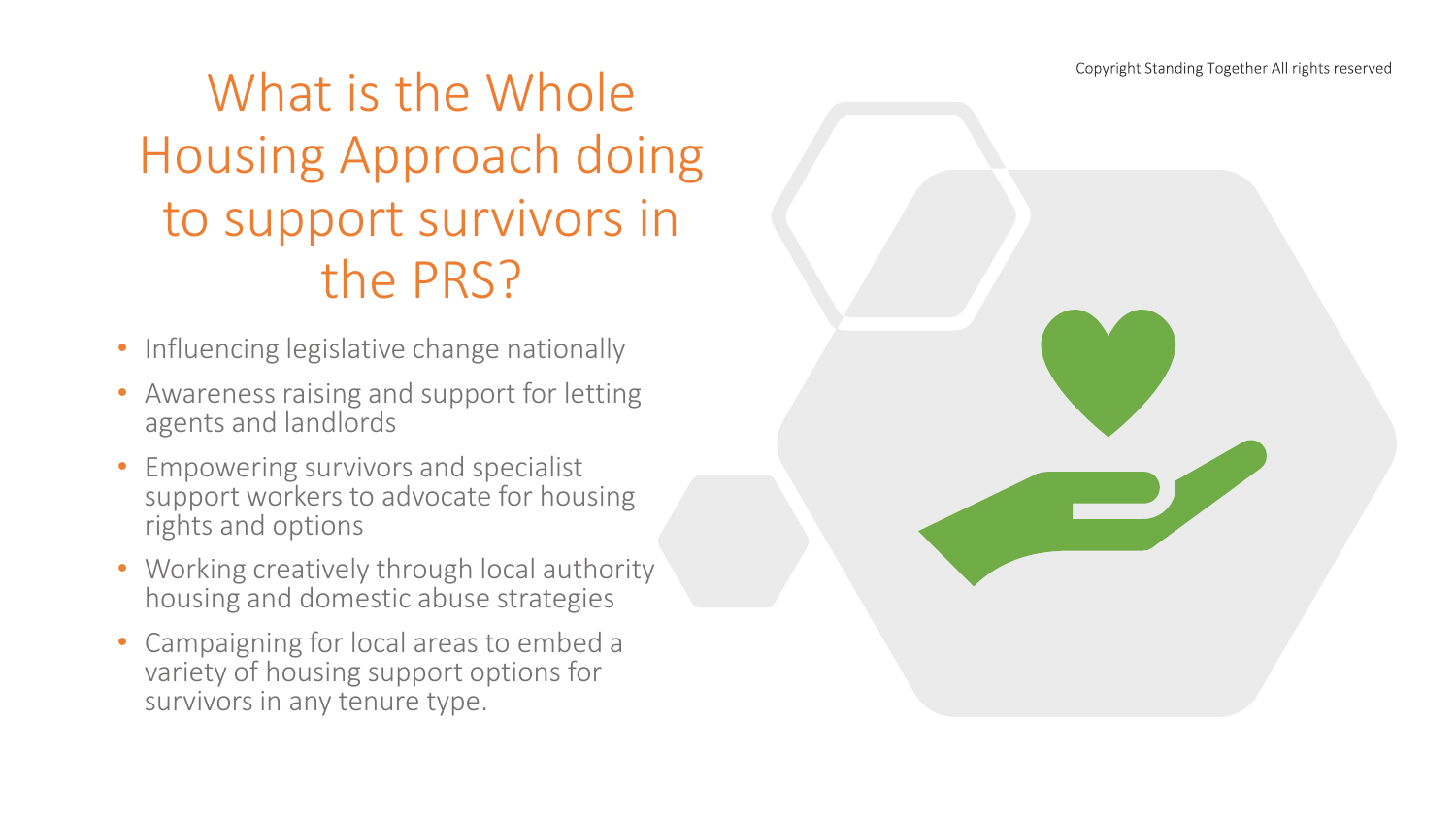# What can you do to support survivors living in the PRS?

- Ask survivors what they need to feel safe and maintain home security.
- Understand their housing situation and needs
- Consider how perpetrators are using housing as a form of abuse
- Work with landlords and letting agents
- Work with specialist practitioners
- Offer survivors practical support to overcome financial and legal barriers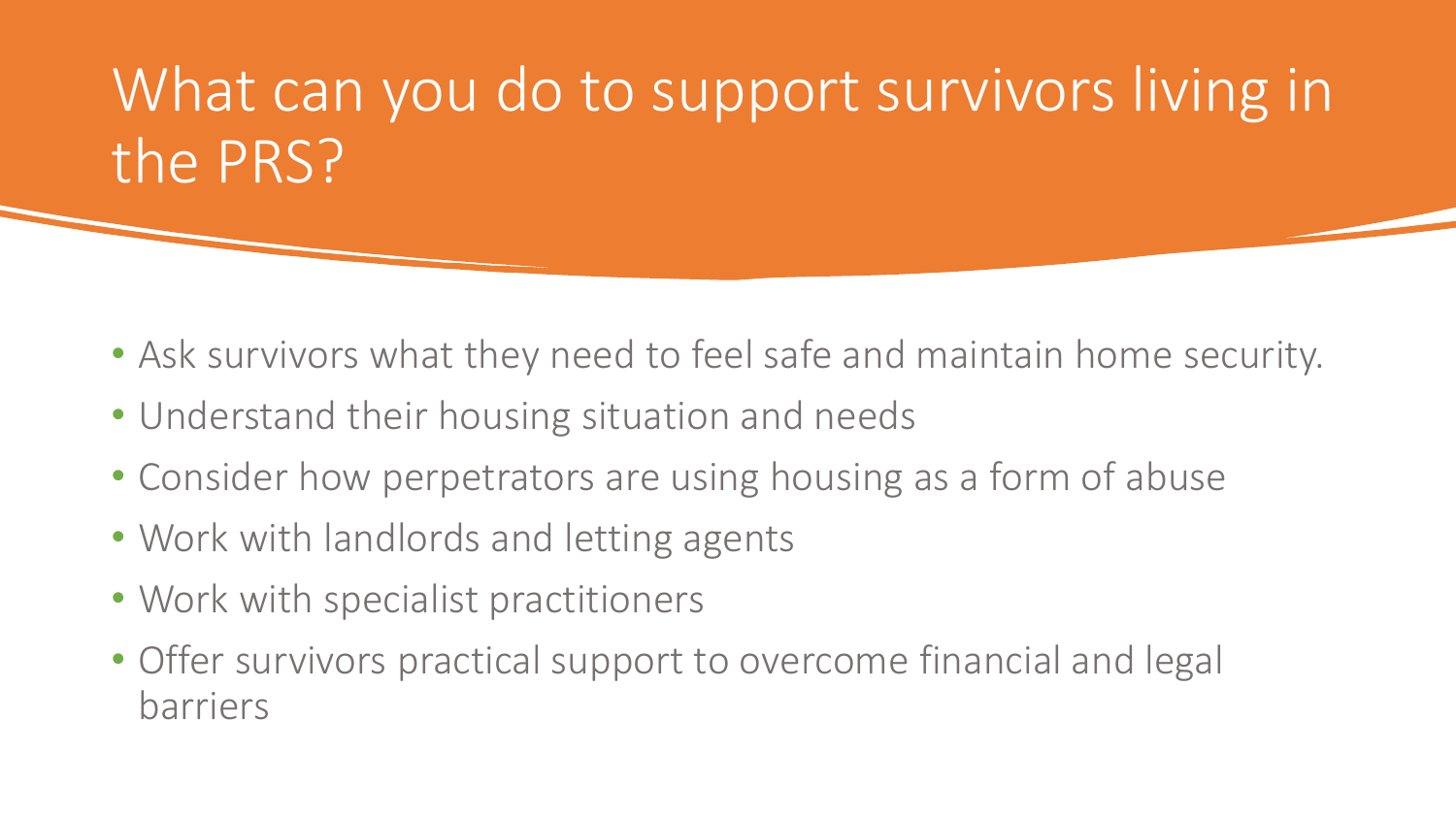What can you do to improve professionals' response to survivors living in the PRS?

- Map and engage letting agents and landlords
- Creatively support and inform landlords/letting agents, and even hold to account
- Work through PRS and Environmental Health Teams
- Include PRS specifically in your local housing and domestic abuse strategies
- Collect data on survivors' tenancy types and different housing needs
- Work alongside specialist domestic abuse practitioners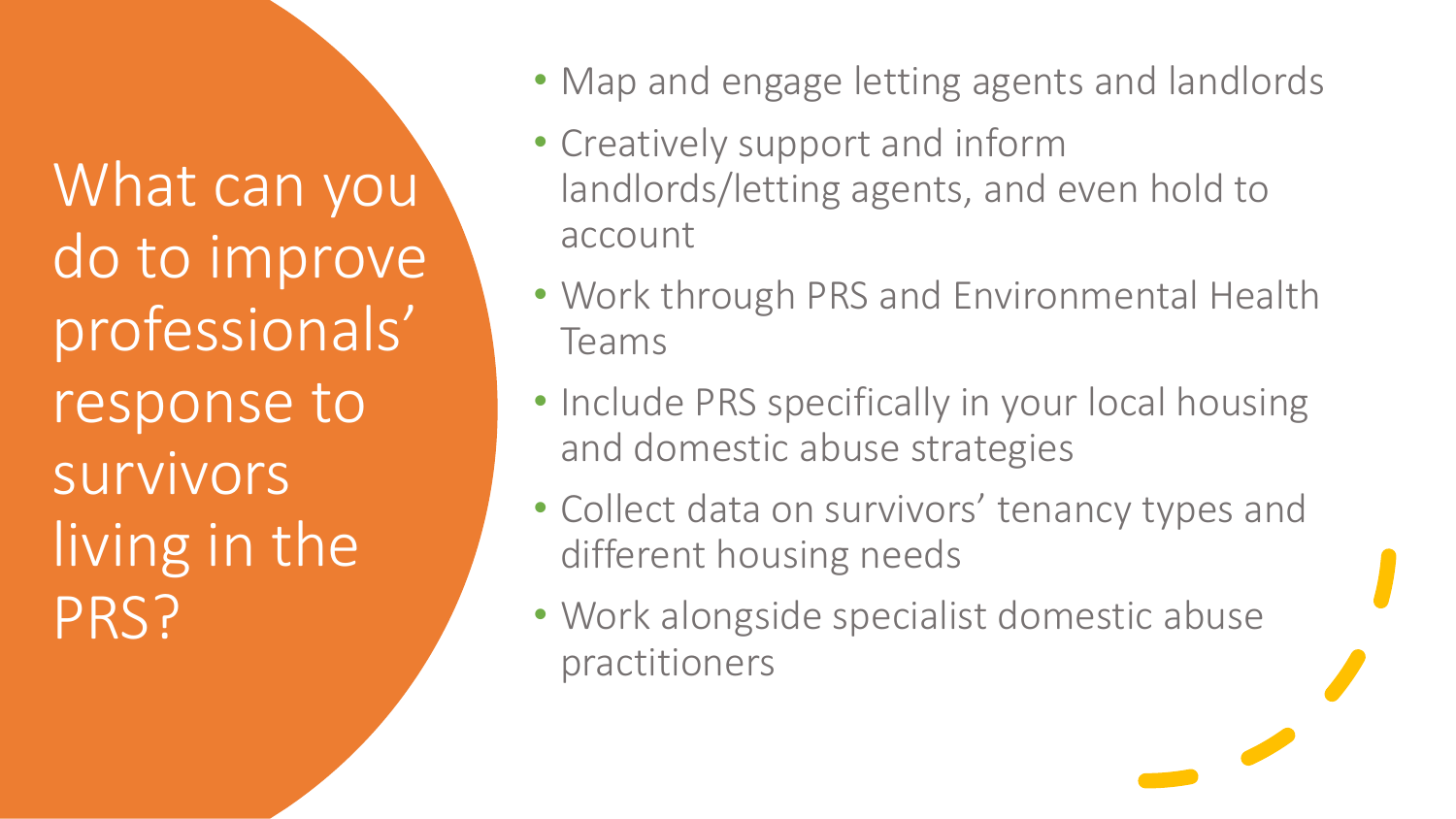# What are your thoughts?

- What is your experience as a professional supporting survivors living in the PRS?
- What do you feel needs to change to better support survivors living in the PRS?
- What do you need as a professional to be better equipped to offer support?
- Anything else?!